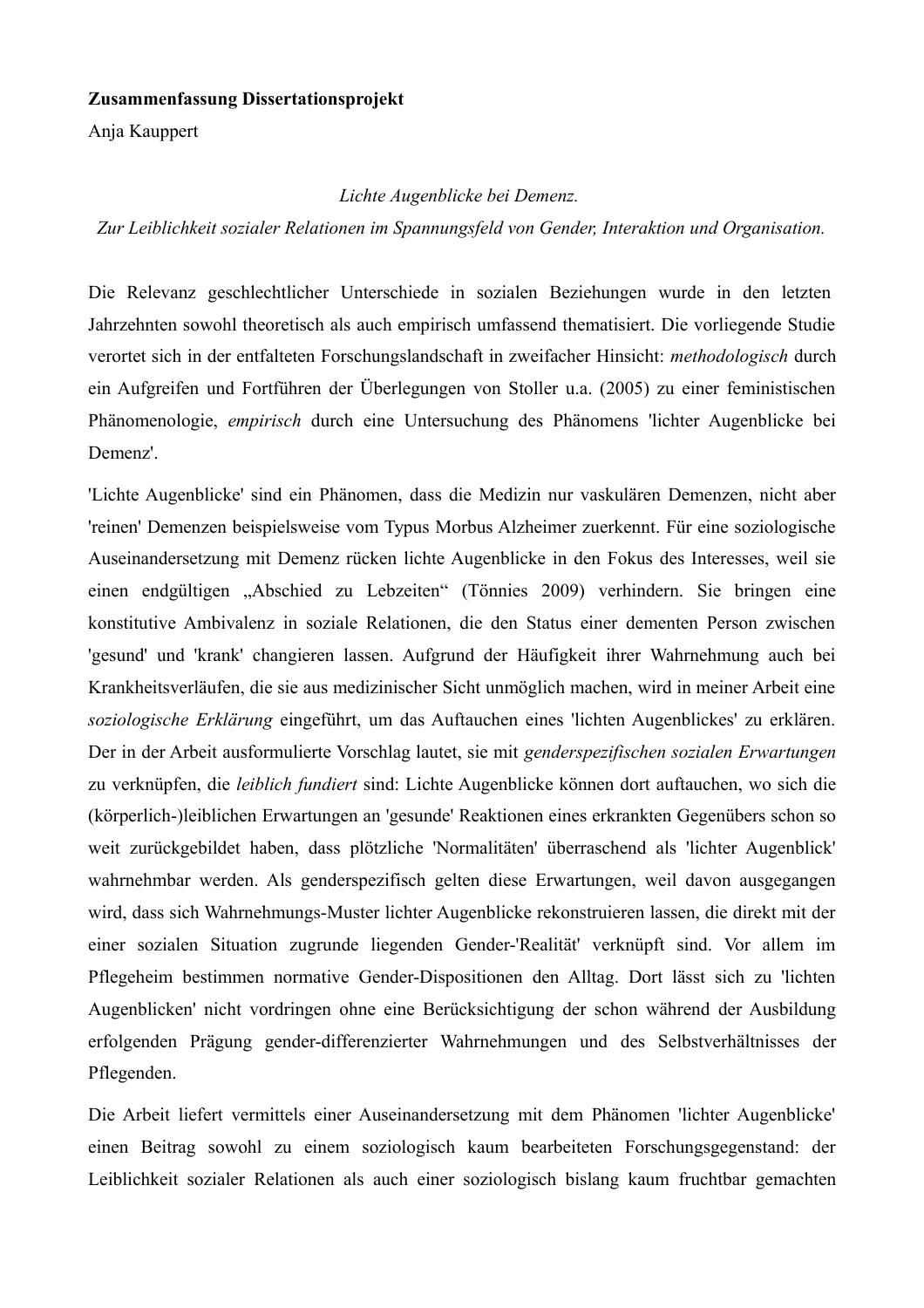Methode: einer Phänonomenologie des Sozialen. Weil phänomenologisches Vorgehen dazu führt, die leibliche Verfasstheit der Forscherin selbst zum Instrument der Auswertung werden zu lassen, wird noch vor einer entsprechenden Bearbeitung des Forschungsgegenstandes die Gender-Perspektive in den Forschungsprozess integriert. Um die Wirkung von Gender-Differenzen auf den sozialen Umgang mit 'lichten Augenblicken' erfassen zu können, bedurfte es einer Neuverortung innerhalb des soziologischen Feldes und der Einbeziehung dessen, was dem herrschenden wissenschaftlichen Selbstverständnis nach für den Forschungsprozess vollkommen irrelevant wäre: der eigenen Weiblichkeit.

#### Literatur

Stoller, Silvia/Vasterling, Veronica/Fisher, Linda (Hrsg.) (2005): Feministische Phänomenologie und Hermeneutik, Würzburg: Königshausen & Neumann

Tönnies, Inga (2009): Abschied zu Lebzeiten. Wie Angehörige mit Demenzkranken leben, Bonn: balance

### Abstract für den Vortrag während des Workshops vom 26.-27. Juni 2014

# Feministische Phänomenologie? Ethnografische Dissoziationen

Der Vortrag gliedert sich in drei Teile, jeweils kurzen Ausschnitten aus den drei Kapiteln meiner Dissertation. Im ersten Teil werden die methodologischen Implikationen eines gendersensitiven phänomenologischen Zuganges während einer ethnografischen Datenerhebung diskutiert. Die Datenerhebung fand in einem Pflegeheim statt, auf einer Station spezialisiert auf schwere Demenz-Fälle. Im Fokus stand das Phänomen 'lichter Augenblicke' (vgl. Abstract zur Dissertation). Sowohl Phänomenologie als Methode als auch deren feministische Fassung sind soziologisches Neuland und insofern in aller Vorsichtigkeit einzuführen. Im zweiten Teil werden auf der Grundlage des in phänomenologischer Einstellung gewonnenen Materials einige (Un-)Sichtbarkeiten im Feld vorgestellt. Diesseits der Sprache lassen sich soziale Phänomene finden, deren methodische Handhabbarkeit hinreichend problematisch ist, als dass sie einer mainstream-Forschung komplikationsfrei einverleibt werden könnten. Das stille und klare Lächeln einer Bewohnerin des Pflegeheimes beispielsweise gehört nicht zu den üblichen Daten, an denen Soziologinnen sich abarbeiten. Was es einer auf leibliche Relationen fokussierten Soziologie zu offenbaren vermag, wird Gegenstand der Auseinandersetzung sein. Im dritten Teil erfolgt eine kurze theoretische Reflexion auf die potentielle Variation des vornehmlich systemtheoretischen Sprachspiels, in dem die Arbeit formuliert ist, wenn feministische phänomenologische Aspekte einbezogen werden.